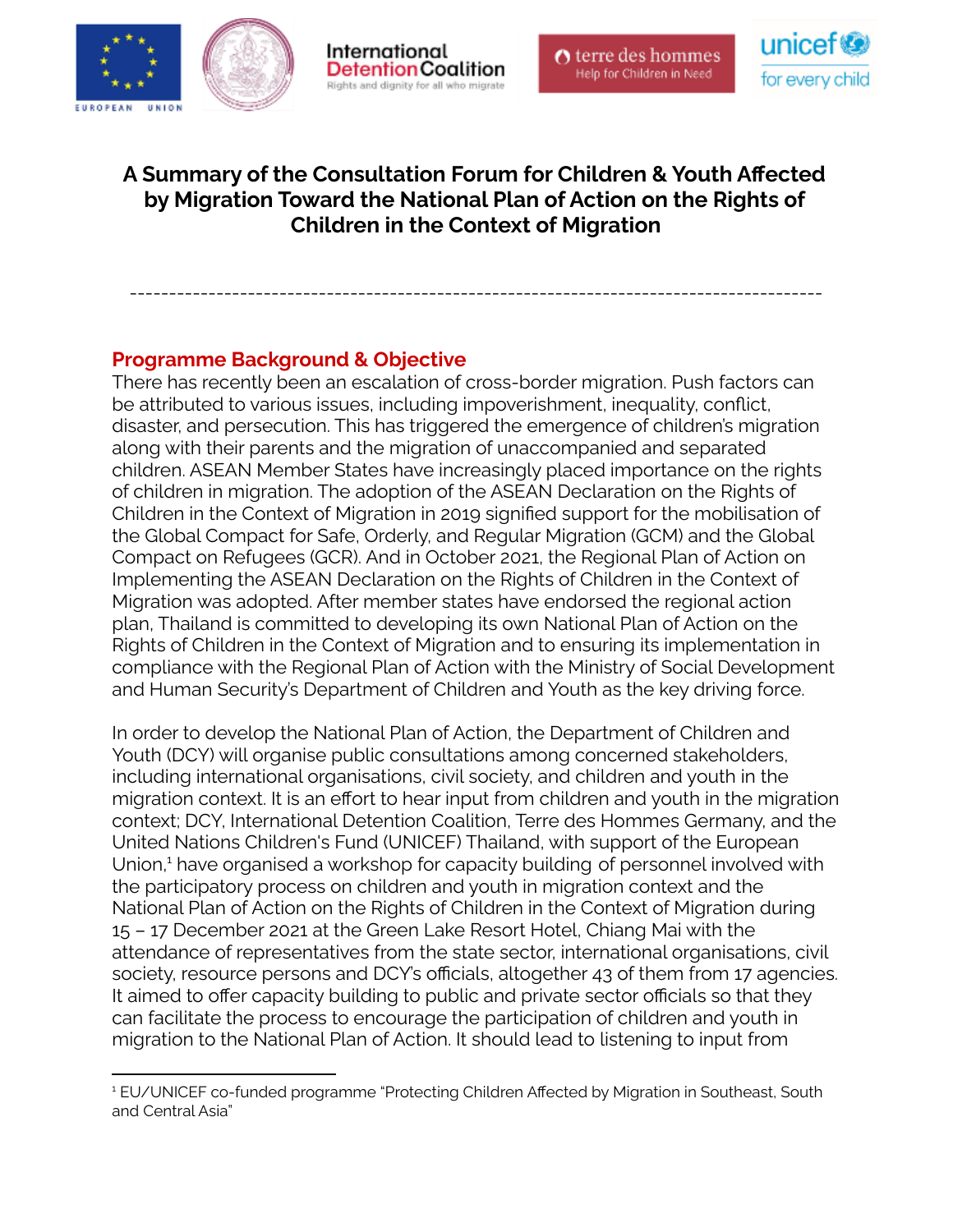children and youth toward the National Action Plan. The children come from various provinces, including Mae Hong Son, Tak, Chiang Rai, Samut Songkram, Nonthaburi, Kanchanaburi, and Bangkok (Attached Document 1), to ensure the safe and meaningful participation of children and youth affected by migration in the protection of the rights of children in the context of migration, the implementation of which involves cooperation at the national, regional and international levels through the National Plan of Action. 175 children of migrant workers, refugee and asylum-seeking children, and stateless children have participated in the event.

## **A Consultation Forum to Present Input from Children & Youth Affected by Migration to Adults**

### *Participants to hear input from the children:*

#### **H. E. Wanchai Roujanavong**

● Thailand's Representative at the ASEAN Commission on the Promotion and Protection of the Rights of Women (ACWC)

### **Mr. Siripong Sriarkha**

● Director of ASEAN Cooperation Division. Office of the Permanent Secretary for Interior, Ministry of Interior

### **Ms. Sutthida Srimongkol**

● Director of Child Protection System Development Division, Department of Children and Youth, Ministry of Social Development and Human Security

### **Mr. Kiradti Sachdev**

● Junior Diplomat (First Secretary), Department of International Organization, Ministry of Foreign Affairs

# **Mr. Chawaratt Chawarangkul**

● Representative of International Detention Coalition

### **Mr. Siwat Chairattana**

● Representative of the Terre des Hommes Germany

## **A Summary of Problems & Challenges Faced by Children & Youth Affected by Migration**

| <i><b>Issues</b></i><br><b>Concerning</b><br>the Rights of<br>the Child | <b>Inputs from Children &amp; Youth</b>                                                 |  |
|-------------------------------------------------------------------------|-----------------------------------------------------------------------------------------|--|
| <b>Legal Status</b>                                                     | • All children receive ID cards<br>• Have nationality<br>• Have access to legal counsel |  |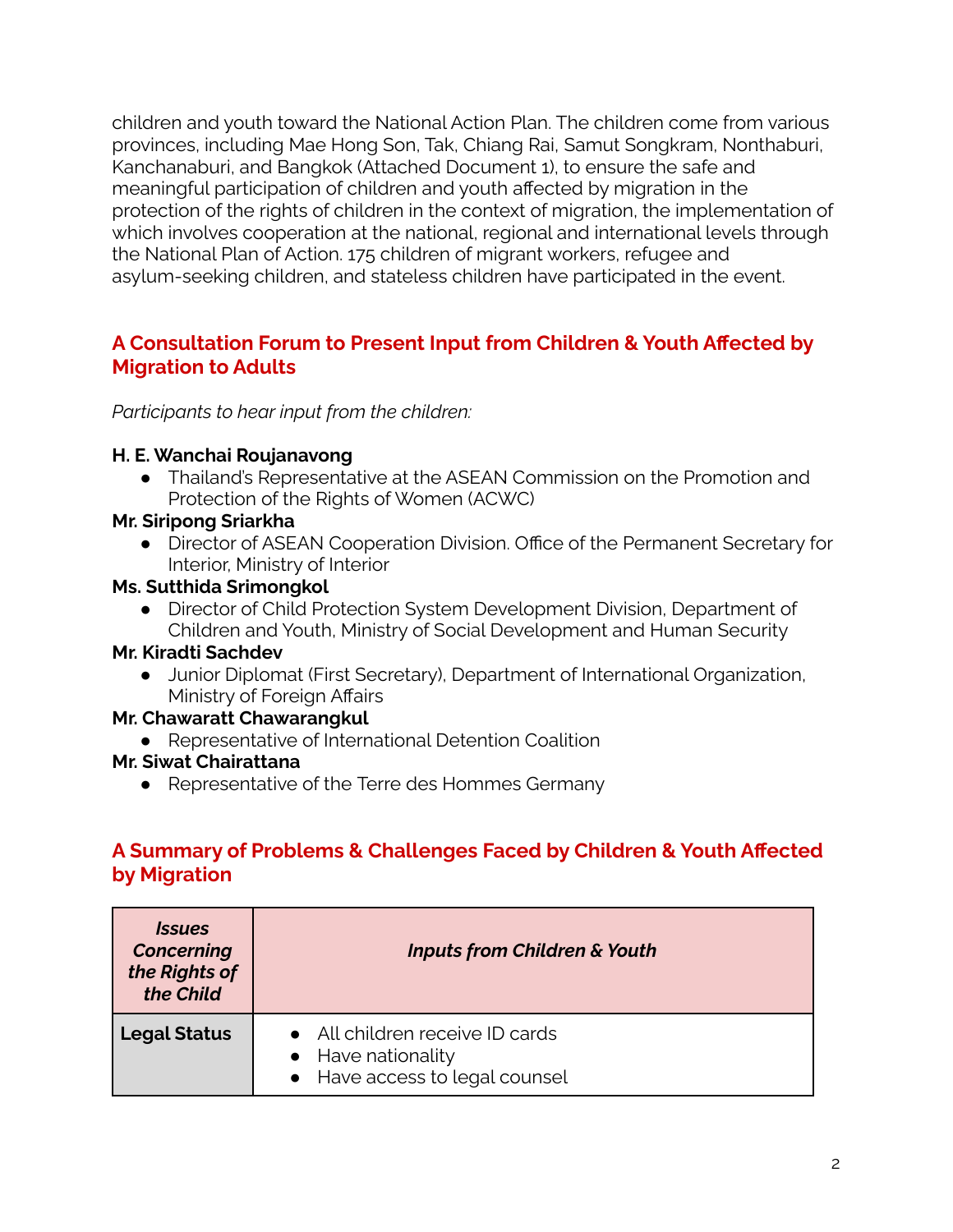|                                  | Have a card to show one's legal status and can be used<br>to open a bank account<br>Instead of showing disregard, the district office places<br>$\bullet$<br>importance on our documents and does not lose the<br>documents<br>Minimise costs to get status registration<br>Being able to apply for a new copy of a personal<br>document when losing it or when having none, i.e., birth<br>certificate                                                                                                                                                                                       |
|----------------------------------|-----------------------------------------------------------------------------------------------------------------------------------------------------------------------------------------------------------------------------------------------------------------------------------------------------------------------------------------------------------------------------------------------------------------------------------------------------------------------------------------------------------------------------------------------------------------------------------------------|
| The Right to<br><b>Health</b>    | • Health insurance<br>Free medical services<br>$\bullet$                                                                                                                                                                                                                                                                                                                                                                                                                                                                                                                                      |
| The Right to<br><b>Education</b> | Education through to undergraduate level<br>$\bullet$<br>Being able to enrol in Thai schools<br>$\bullet$<br>Parents being informed about their children's access to<br>$\bullet$<br>education is free of charge<br>Being given a certificate needed to further education<br>$\bullet$<br>Being offered scholarships<br>$\bullet$<br>Can study English in school<br>$\bullet$<br>• Allow enrolling in Thai schools even after 12 years old<br>Children having to help parents thus have no chance to<br>$\bullet$<br>attend school<br>Teaching courses appropriate to the age of the children |
| The Right to<br><b>Travel</b>    | Being able to move around freely<br>$\bullet$<br>Having legal documents when traveling to school to<br>$\bullet$<br>prevent being put under arrest and detention<br>The right to travel of children holding pink cards with ID<br>$\bullet$<br>numbers beginning with 'o' or 'G.'<br>children without a birth certificate should be able to<br>travel                                                                                                                                                                                                                                         |
| The Right to<br><b>Work</b>      | Support / easier access to work<br>Being paid in full for one's work<br>Not being subject to child labour abuse<br>$\bullet$<br>Having access to diverse jobs<br>$\bullet$<br>Offered a pay raise for having work during the pandemic<br>Being able to work legally<br>Work permit<br>Employment promotion<br>Parents having regular jobs                                                                                                                                                                                                                                                     |
| The Rights of<br>the Child       | Having nutritious food, the five food groups<br>Having access to basic resources, i.e., medicine and<br>housing                                                                                                                                                                                                                                                                                                                                                                                                                                                                               |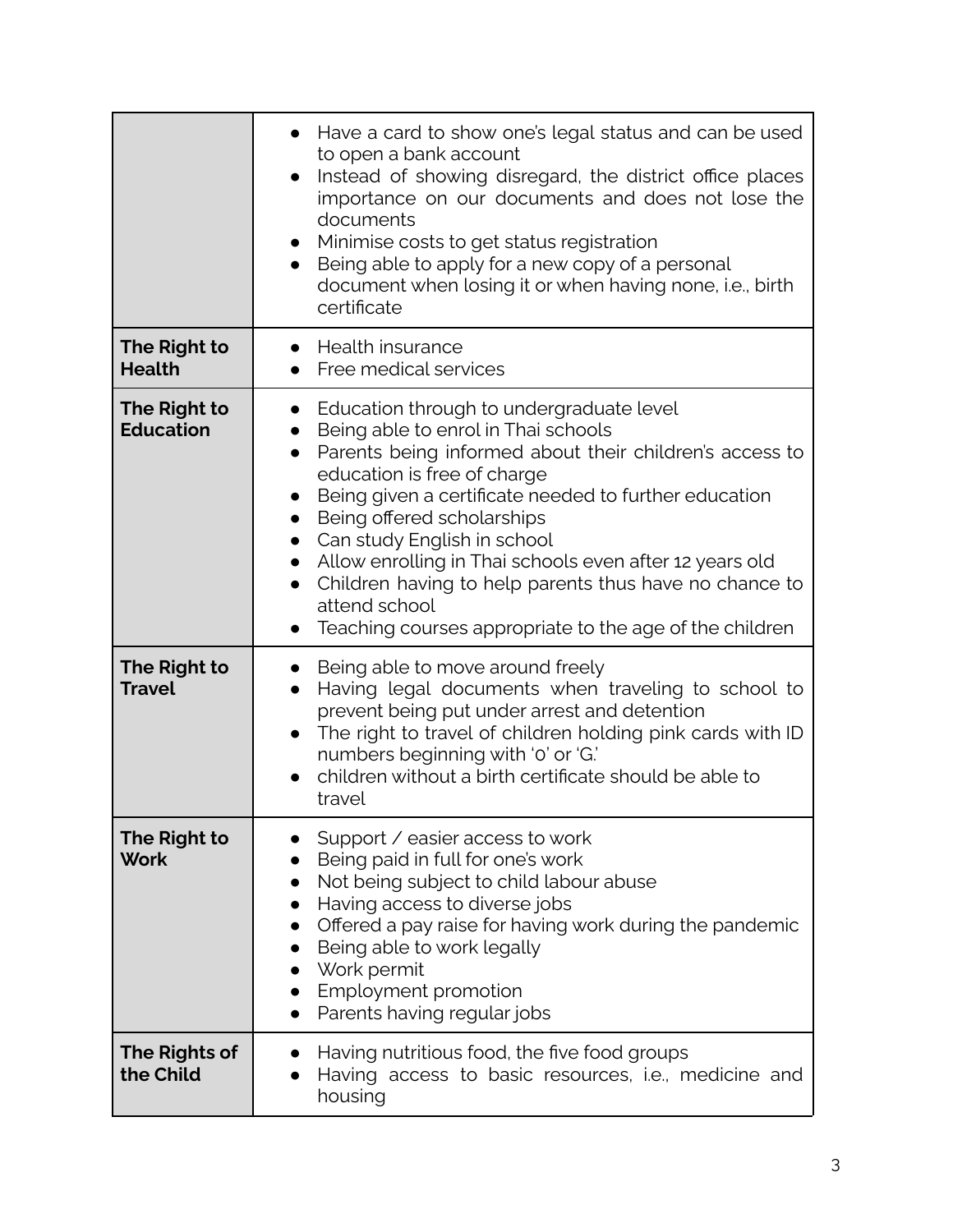|                                                                           | Being aware of the rights of the child<br>Documentation of the number of children in migration in<br>each location<br>Being aware of the rights of the LGBTIQ child<br>$\bullet$<br>No subject to abuse<br>$\bullet$<br>Children can pursue their dream<br>$\bullet$<br>Understanding the children's need                                                                                                                                                                                                                                                                                                                                                               |
|---------------------------------------------------------------------------|-------------------------------------------------------------------------------------------------------------------------------------------------------------------------------------------------------------------------------------------------------------------------------------------------------------------------------------------------------------------------------------------------------------------------------------------------------------------------------------------------------------------------------------------------------------------------------------------------------------------------------------------------------------------------|
| The Right to<br>Protection<br>(For Children<br><b>Under</b><br>Detention) | Stop arresting and detaining children and their families<br>since detention facilities are overcrowded and unclean.<br>and this may affect the child's physical, mental, and<br>emotional development, making them vulnerable to<br>abuse, a lack of privacy, and a lack of freedom<br>Children freed from detention facilities should have<br>access to protection and family life.<br>Reduce the frequency of reporting to the authority from<br>every two weeks to three months since it causes a<br>burden to the children and their families in terms of<br>travel expenses and have to miss the school<br>Exempt the parents with children from placing bail bond |
| The Right to<br>Not be<br><b>Discriminated</b>                            | Not subject to be bully and exploitation<br>No segregation<br>Not impeded of one's opportunity                                                                                                                                                                                                                                                                                                                                                                                                                                                                                                                                                                          |
| To Right to<br><b>Seek Asylum</b><br>(Refugee)                            | Not subject to deportation during armed conflict<br>$\bullet$<br>Refugees fleeing from conflicts being provided with<br>food, accommodation, and medicine                                                                                                                                                                                                                                                                                                                                                                                                                                                                                                               |
| The Right to<br><b>Participate</b>                                        | Listening to opinions of children and youth                                                                                                                                                                                                                                                                                                                                                                                                                                                                                                                                                                                                                             |

## **Proposals Presented by Children & Youth Affected by Migration**

**Group 1 Legal Status**: Sorn (Sangkhlaburi), Taen (Sangkhlaburi), Tiha (Mae Sot)

*Presentation Format:* Sharing own experience from running in a contest and a competition until his work is recognised by various agencies

*The Children's Proposals***:**

- Want to have a legal counsel
- Clear working process to issue legal status
- Want everyone to acquire legal status just like Thai children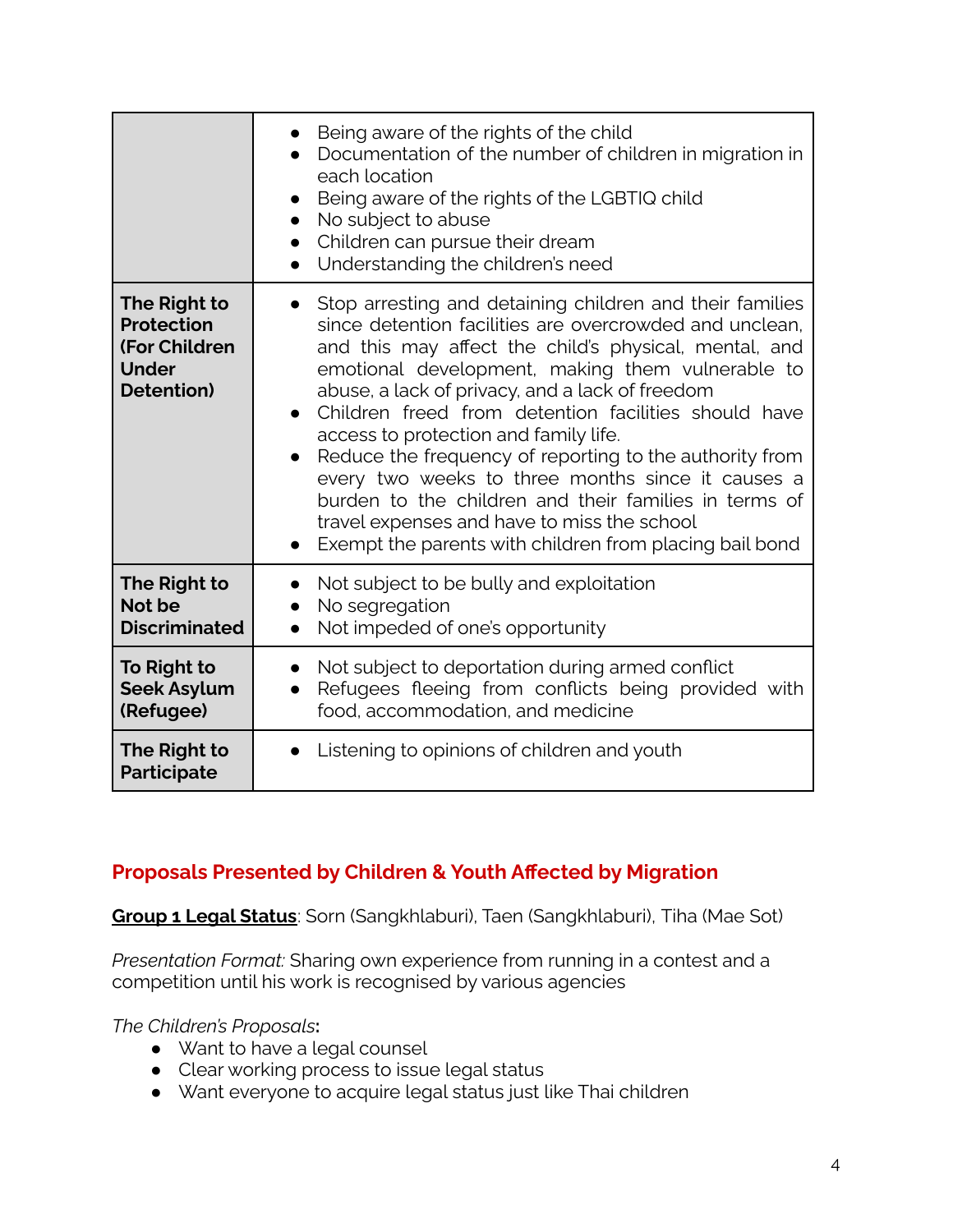● Minimise obstacles and processing time to apply for legal status

**Group 2 Right to Receive Health Services:** Ko (Sangkhlaburi), Naen (Samut Sakhon), Aenanda (Samut Sakhon)

*Presentation Format***:** Performing mime contrasting access to health services between people who have and do not have ID cards

*The Children's Proposals***:** The right to receive health services, be cared for, be seen, and being treated equally

- **Being cared for** means health services are offered with care to all the patients equally and sensitively to their feeling
- **Being seen** means we are made visible, and services are improved to cater to the need of migrants and refugees
- **Equal treatment** means access to universal healthcare for all children in the migration context; whether they have or do not have ID cards, they should equally have access to health services.

**Group 3 Right to Education:** Mintra (Samut Sakhon), Vor (Samut Sakhon). Her China Sky (Mae Sot)

*Presentation Format***:** Sharing one's experience and drawing

"Just like other children, we want the right to education. We want to complete undergraduate education just like other children. We assume that all children should have access to education. But when we want to enrol in school, we are told that since we have no documents like Thai children, we cannot study there. We want every school to set out guidelines to ensure every child has access to an education."

*The Children's Proposals***:** Want to enrol in school, and after completing education, want to be offered certificates without any restriction. It will open our future to pursue our dream. Access to education should be made available to either formal education or informal education.

**Group 4 Child Protection:** Asman (Bangkok), Wanda (Nonthaburi), Senee (Nonthaburi)

*Presentation Format***:** Sharing one's experience

"We represent children in migration who used to be detained. The police held our families in custody, causing us to separate from each other. We had no idea where we were taken to. It frightened us so much. We had no clue about our fate and were extremely worried.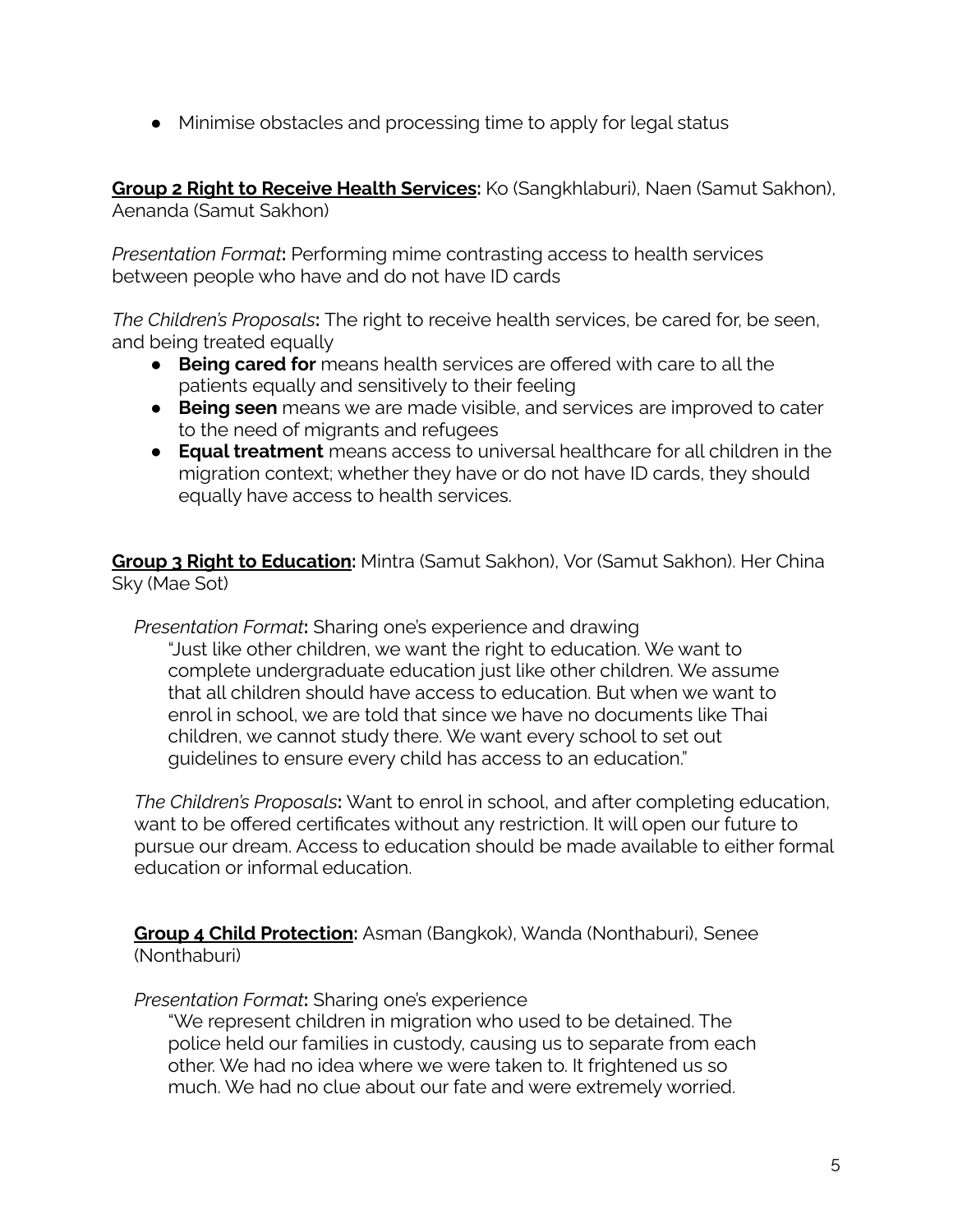Even though we wanted to talk to our parents, we could not do so. We lived in isolation in a children's shelter for eight months causing us to fail to catch up with our classmates. I felt terrible and tormented. The longer we were held there, our younger siblings could not recognise the faces of our parents, and we could not get in touch with them."

*The Children's Proposals:*

- No child detention, no child separation from their parents
- The detention facilities are harmful and affect the children. We should be allowed to live outside and to go to school as well as help our parents.
- Reduce the frequency of reporting to the authority from every two weeks to three months since it causes a burden to the children and their families in terms of travel expenses
- It would be very good if our parents were not required to post bail
- International organisations should explore sustainable solutions for refugee children.

*Subsequently, representatives of children and youth affected by migration read their statement to the adults (Appendix: Page 11)*

# **Responses from Adults, including Policymakers & Implementers**

#### **H. E. Wanchai Roujanavong**

● Thailand's Representative at the ASEAN Commission on the Promotion and Protection of the Rights of Women (ACWC)

I have listened to your problems with empathy and sympathy. We have to accept the problems that remain, and they do not exist just here but in many places over the world. Previously, there was no alternative to detention policy, but we do have MOU-ATD now. The policy guides us that children shall stay with their parents in a family. But in some cases, it was not possible to release their parents in time. Some children are now allowed to live in the community without posting bail. We have made it successful that no child shall be placed under detention, and they shall be placed in a shelter or in a community with care from NGOs. The policy started three years ago, and there shall be more development in various aspects. At the moment, at least the children are not detained, although we cannot accomplish everything, particularly the placement of children in the community. This is a challenge since it requires acceptance from the community. There have to be houses for rent, and we have to take into account the rental costs. Collaboration must be made with international organisations and NGOs to enhance the system. We need to learn from the problems, and it takes time to improve the whole system.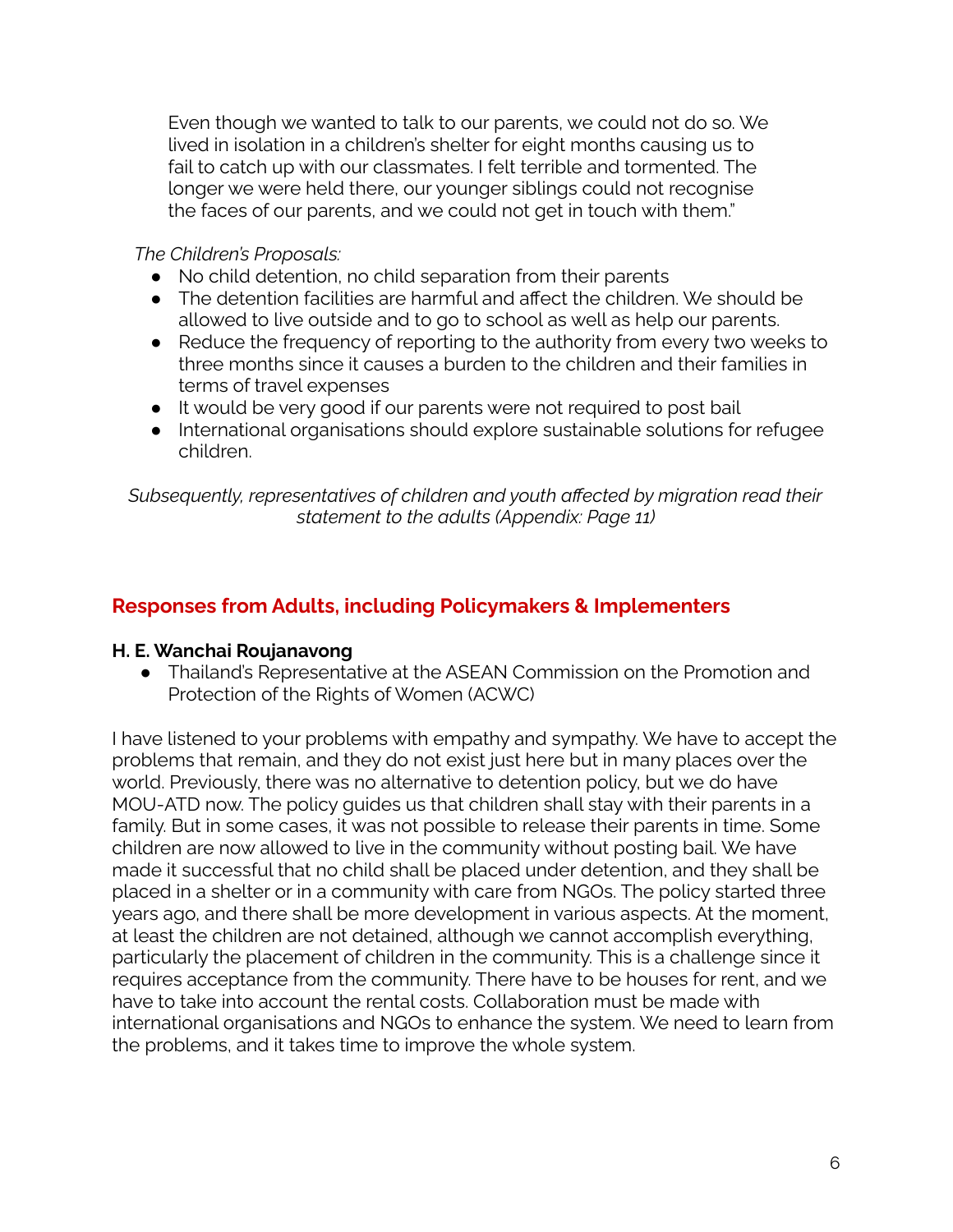What is more challenging is the right to health services. The government shall pay for the medical facilities according to each person with the ID card. At present, the Ministry of Public Health has been asked to support migrants. When a person gets ill, the doctor may help to give treatment, although the person may not be entitled to the same treatment as Thai people yet. Even Thai people may also have to pay extra. The Thai doctors are kind.

Regarding personal status, they can be divided into two groups; those whose parents have been living in Thailand for a long time and whose children were born in the hospital. Formerly, some agencies might refuse to issue them a birth certificate since their parents were non-Thai, leaving the children with no birth certificate. But now, all newborns have to have a birth certificate in bilingual (in Thai and English), pursuant to the Convention on the Rights of the Child that all children must have a nationality. But it does not have to be Thai nationality. If their parents are foreign nationals, they should be subject to the applicable laws. But if either of their parents is Thai, the child shall receive Thai nationality, and the hospital shall issue them a birth notification which they can use to register the birth later to ensure their child receives the 13-digit-number (ID number).

Right now, our compulsory education has been expanded to Grade 9, and all children can study free of charge until Grade 12.

Today is a very important day. Anything that remains a problem shall be addressed in the National Plan of Action on the Rights of Children in the Context of Migration. All agencies shall be invited to help monitor the solutions. Every issue keeps changing. But for some change, i.e., to place their parents in the community, it takes money and time. We must advocate for it. The situation of children in the migration context appears to get much better in the past few years. At least children are no longer placed in detention. We have to further work out the plan and get to talk with various agencies as to how to address the problems better. They might not be eradicated in the next one or two years, but positive development must be made. Anything that gets stuck has to be collectively addressed.

#### **Mr. Siripong Sriakha**

● Director of ASEAN Cooperation Division. Office of the Permanent Secretary for Interior, Ministry of Interior

A forum like this is very good since it is a chance to hear from children. All proposals and stories are very useful. I commend the Department of Children and Youth and all concerned people and share with all of you my solidarity. Some matters take time and cannot be solved promptly. They involve so many factors. The context in each country is also different from each other. For example, in order to get each Declaration and Regional Plan of Action drafted and adopted by ASEAN, it takes much effort and cooperation. The advocacies are tough and time-consuming. Please do not give up your fight for your dream. At this age, education is critically important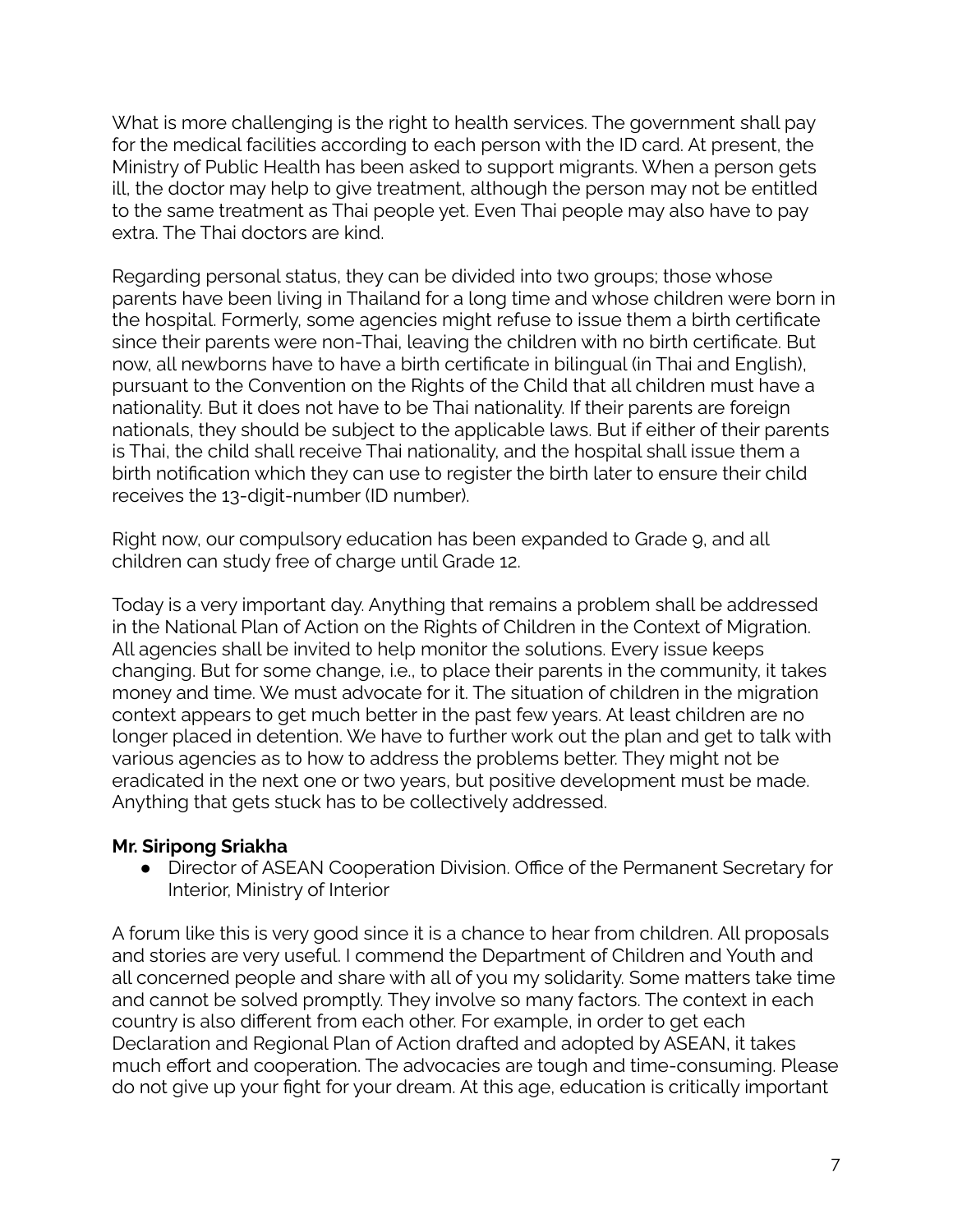for you. It paves the way for you to have access to various opportunities. You can study anything that fits your potential and try to land a job. Everyone must have a job for their own future. I would like to end by leaving you some five issues that have to be tacked by agencies;

- a. How many children in the context of migration We need to find out the number of children in the context of migration in Thailand?
- b. What would be the procedure and process to mobilise further, will there have to be more policy reform?
- c. Who will do what, and which agencies shall be involved?
- d. Budget-wise, where can we find the money?
- e. At the end, what would be the ending? We need to turn children without nationality into children with nationality. We expect every child shall have a nationality.

## **Ms. Sutthida Srimongkol**

● Director of Child Protection System Development Division, Department of Children and Youth, Ministry of Social Development and Human Security

On behalf of the Department of Children and Youth or DCY, I am pleased to hear your opinions. They are important issues that have to be brought back and addressed by DCY. As a driving force, DCY has much to do to develop the National Plan of Action. Some of the issues you raised have been addressed, albeit not very effectively. For example, in education, some officials might not have enough understanding of the policy. There might not be enough clarity in the modus operandi. And we need to work more to understand better. It will ensure we work with more clarity.

As to detention, the guidelines for us are now clear, albeit some effort must be further made to come to terms with the process to involve the multidisciplinary team in the planning. This should minimise the chance of separating you from your families. Other measures have to be further developed. As to legal status, we may need to ensure more clarity in our plans. We will bring all these inputs back to discuss at DCY and to develop a clear action plan for effective implementation commensurate to the current need and situation at DCY. We realise the importance and pledge to work further to explore ways to enable better changes. We appreciate and are thankful to all of you for participating in this activity and for reflecting your opinions on us. We commend all of you for organising this activity and making your opinions heard by us adults.

### **Mr. Kiradit Sachdev**

**●** Junior Diplomat (First Secretary), Department of International Organization, Ministry of Foreign Affairs

I appreciate the immense support from you and what you have proposed. It takes much time for us adults to figure out the policy. In many instances, we may forget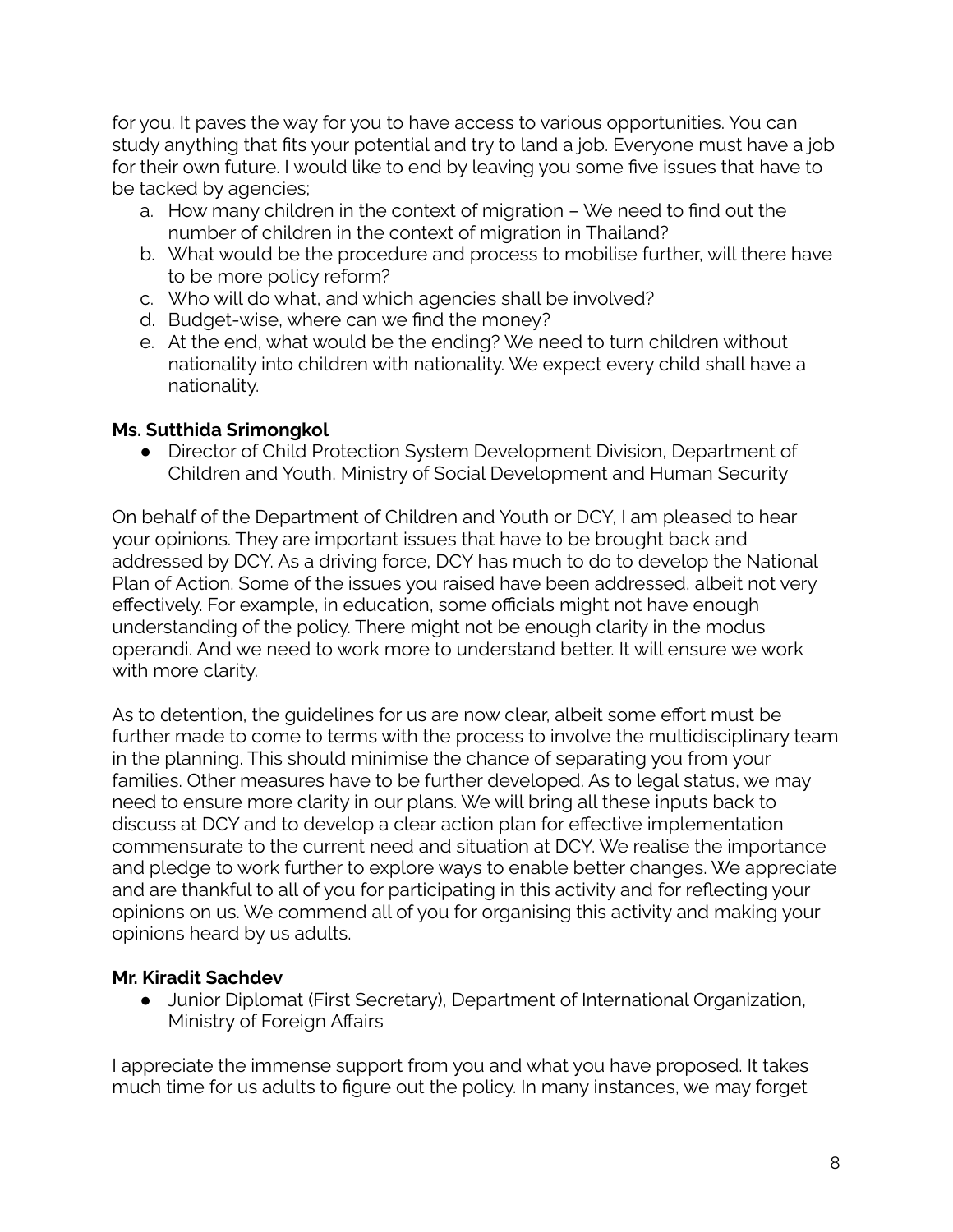something. Your voice helps to energise us, and it will keep us working harder. We will go back and work harder. What you have shared with us are issues that we are encountering. But it takes time. For some issues, it may be easy to fix, for example, the proposal on bail conditions since now you are still required to report yourself every two weeks, and it costs money and time. But it may get complicated with legal issues. Most importantly, how to ensure that everyone gets bailed out. I send my support to all of you and hope you stay with the strong energy. You have to believe that one day, this thing will succeed. Please exercise your rights to get such a forum organised. I will do my best for my part. I will do everything I can. We shall fight on together.

### **Mr. Chawarat Chawarangkul**

**●** International Detention Coalition

I am delighted to have organised this event with all of you. We worked with the government agencies, UN agencies, civil society, and with children and youth affected by migration together that can create greater impacts. We hope that we will continue supporting this work. Our goal is to make sure that no one is left behind. Today, your voice has been heard, and we shall help you to mobilise until your problems are solved.

### **Mr. Siwat Chairattana**

• Terre des Hommes Germany

I am pleased to see all of you here. As affected persons, you all show your strong spirit. I hope you will continue to fight. You are not fighting just for yourself but for others who have been affected by the same problems. I want to show you and all Ministries my solidarity with your continuing effort to work on this matter.

## **Future Implementation**

- 1. DCY shall bring back input from the children and discuss them with concerned agencies in order to develop the National Plan of Action on the Rights of Children in the Context of Migration.
- 2. DCY and the organising team will present the process and input from the children in international forums, including the International Migration Review Forum (IMRF) and ASEAN, etc.

### **Co-organisers' Contacts**

- Department of Children and Youth Thailand: [thailand.crc@gmail.com](mailto:thailand.crc@gmail.com)
- International Detention Coalition: [info@idcoalition.org](mailto:info@idcoalition.org)
- **•** Terre des Hommes Germany: [tdhthailand@tdhgsea.org](mailto:tdhthailand@tdhgsea.org)
- UNICEF Thailand: [thailandao@unicef.org](mailto:thailandao@unicef.org)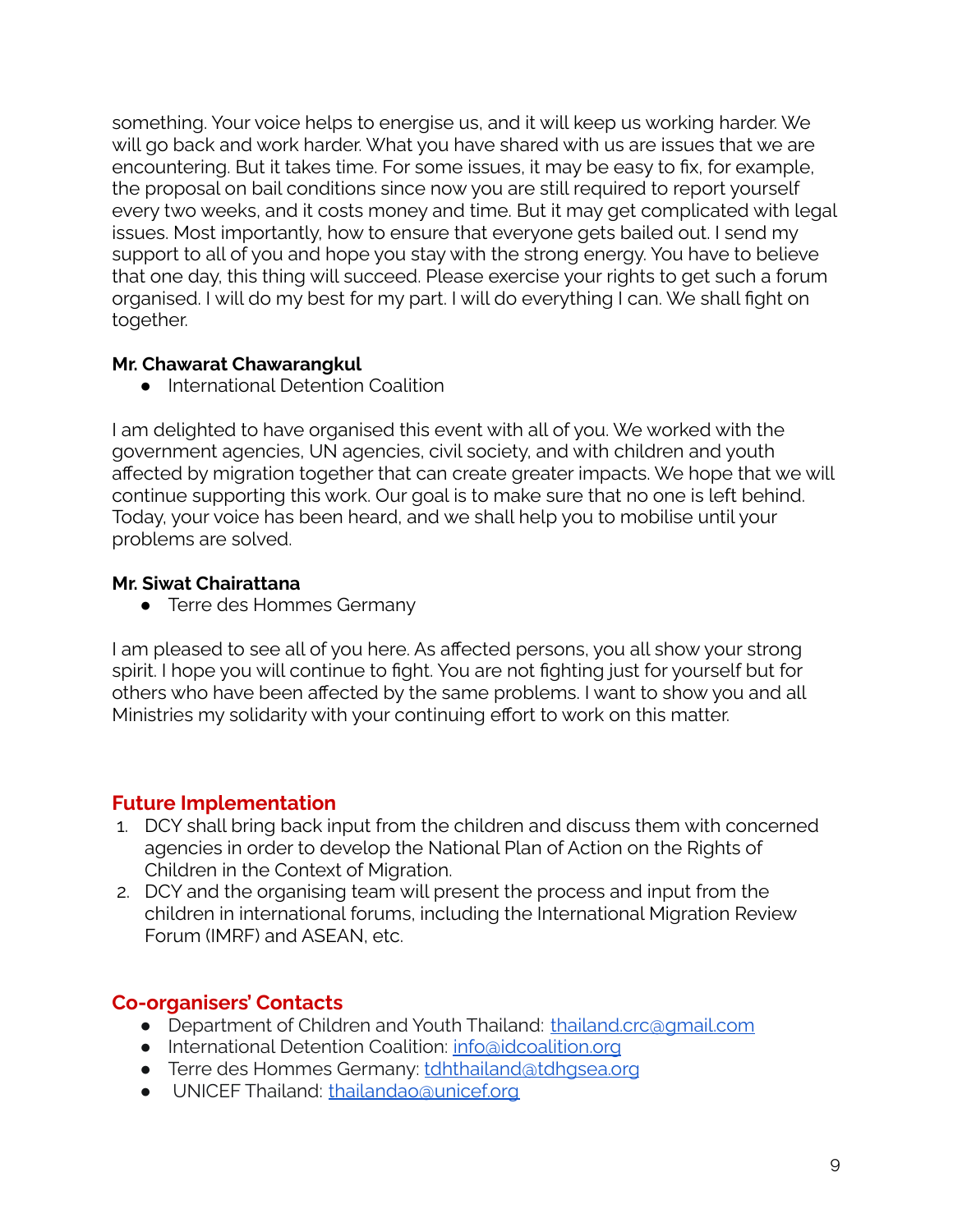# **APPENDIX**

**Document 1:** *The number of children and youth participating in the consultation was segregated by their locality*

| The Forum to Hear from<br><b>Children &amp; Youth</b>                                                                                                                                                                                                                                                                                                                                                                                                                        | <b>Date</b>                                                                                                                    | <b>Venue</b>                                                                                                                        | No. of<br><b>Participants</b>                                       |
|------------------------------------------------------------------------------------------------------------------------------------------------------------------------------------------------------------------------------------------------------------------------------------------------------------------------------------------------------------------------------------------------------------------------------------------------------------------------------|--------------------------------------------------------------------------------------------------------------------------------|-------------------------------------------------------------------------------------------------------------------------------------|---------------------------------------------------------------------|
| National Children's Day "The<br>hopes and dreams of children in<br>the Salween Basis are not<br>bound by the border" by<br>Development Centre for<br>Children and Community<br>Network (DCCN)                                                                                                                                                                                                                                                                                | $19 - 20$<br>January<br>2022                                                                                                   | Ban Mae Kon<br>School, T. Mae<br>Kong, Mae<br>Sariang District,<br>Mae Hong Son                                                     | 113 persons:<br>Male 74<br>persons<br>Female 39<br>persons          |
| Workshop and consultation to<br>hear from children and youth on<br>the National Plan of Action on<br>the Rights of Children in the<br><b>Context of Migration</b><br>By Help Without Frontiers                                                                                                                                                                                                                                                                               | 20 January<br>2022                                                                                                             | Queen Place<br>Hotel, Mae Sot<br>District, Tak                                                                                      | 20 persons:<br>Male 10<br>persons<br>Female 10<br>persons           |
| Training to empower 'G' children<br>and stateless and<br>nationality-less children in the<br>context of migration in the<br>border area<br>By Hill Area Development<br>Foundation                                                                                                                                                                                                                                                                                            | 15 February<br>2022                                                                                                            | Doi Saen Jai<br>School (Border<br>Patrol Police<br>School)<br>T. Mae Salong<br>Nai, Mae Fah<br>Luang District,<br><b>Chiang Rai</b> | 20 persons:<br>Male 5<br>persons<br>Female 15<br>persons            |
| A consultation to hear from<br>children and youth on the<br>National Action Plan on the<br>Rights of Children in the Context<br>of Migration<br>By Department of Children and<br>Youth in collaboration with<br>United Nations Children's Fund<br>(UNICEF) Thailand, Terre des<br>Hommes Germany, and<br>International Detention Coalition<br>(with staff from the Foundation<br>for Rural Youth, HOST<br>International Thailand, and One<br>Sky Foundation as facilitators) | $18 - 22$<br><b>March 2022</b><br>(Note: 21 -<br>22 March<br>2022 was<br>the activity<br>to present<br>proposals<br>to adults) | Saint Gabriel's<br>Personnel<br>Development<br>Center<br>Thong Lor,<br>Klong Tan,<br>Wattana,<br>Bangkok                            | 17 persons:<br>Male <sub>6</sub><br>persons<br>Female 11<br>persons |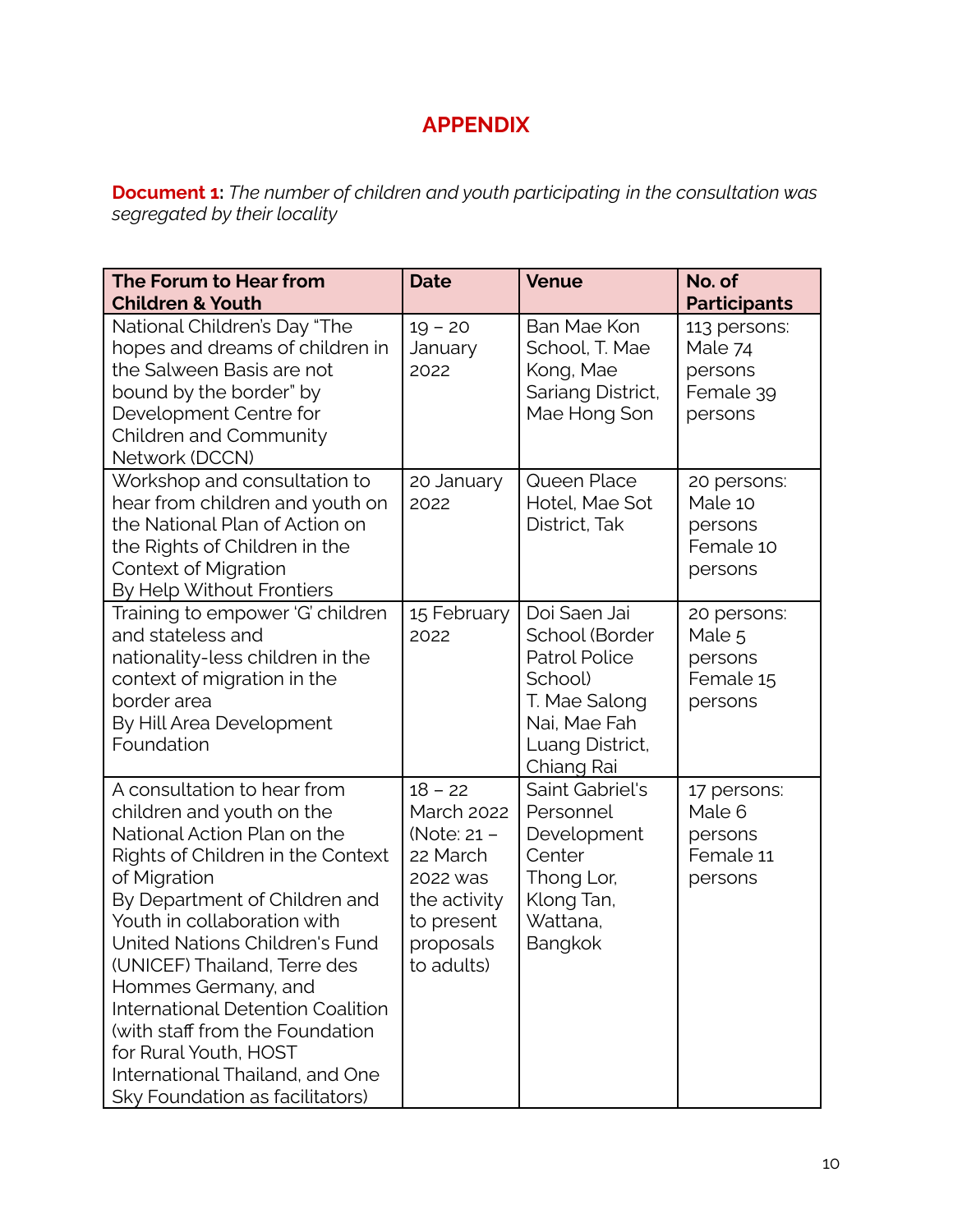**Document 2:** *Statement of Children and Youth affected by Migration in Thailand*

*"When we children on the move come together, our voices will be meaningful. We will make a change, create protection and vigorously promote our rights"*

*The Rights of Children in the Context of Migration in Thailand*

*Bangkok, Thailand, 22 March 2022*

The 17 of us, as representatives of the hundreds of children on the move, from all regions of Thailand, have gathered together to make a voice for children and youth affected by migration to be involved in creating positive change to make us child citizens of the world with equal rights to all children.

We would like to thank you for all the opportunities to bring us together and give us the opportunity to learn and share with our opinions towards the National Plan of Action to advance the ASEAN Declaration on the Rights of Children in the Context of Migration as well as bringing our voice to reflect our participation in the Global Compact on Safe, Orderly and Regular Migration (GCM) and the Global Compact on Refugees (GCR). We know that the adults working with us do not leave children like us behind, and put importance on children's voices at the policy level in a meaningful way.

In the context of migration, we may face special challenges that need support. But as children we still have rights, dreams, and hopes, like all children. We would like to ask adults to help us remove any obstacles that might hinder the rights we deserve, and support whatever will make our dreams and hopes come true. We raise a voice for the right to enable us to have a good life like every child around the world.

## **We raise our voice for:**

- **● The right to legal status** We and many friends were born and live in Thailand. Having an ID card and having citizenship in Thailand will give our lives a clear purpose. If we have been given legal status, we will also be able to access child rights. It will become a licence for us to live, study, work and have a bright future.
- **● Access to healthcare** Three equal benefits and access to public health services: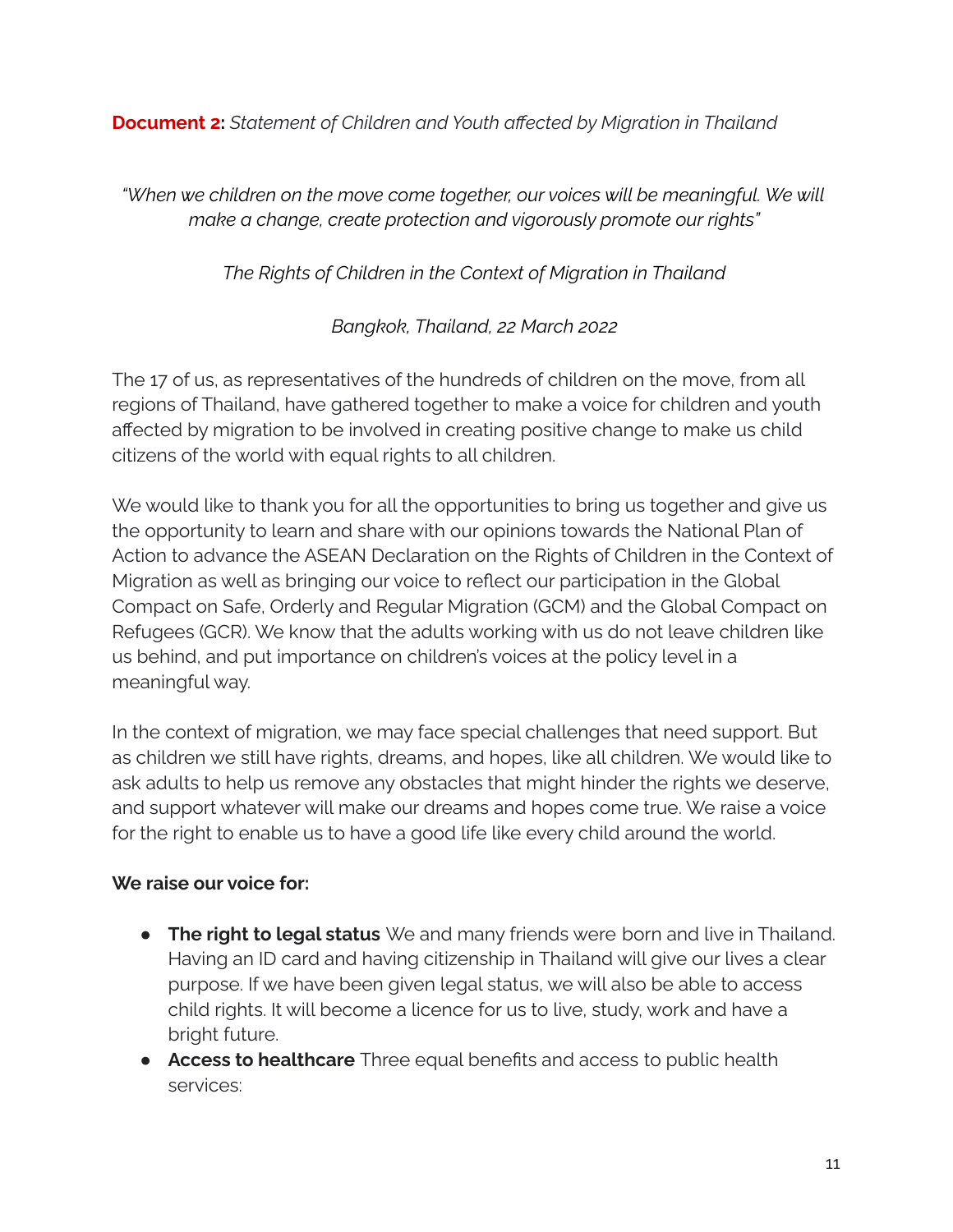- 1. Pay attention pay equal attention to medical treatment for patients regardless of their backgrounds and consider the psychological impacts.
- 2. Visibility visualise and optimise services for migrants, refugees, and stateless persons.
- 3. Equitable treatment include universal health coverage for all groups of children on the move.
- **● Access to education** Equal quality education and more education opportunities. Education must reach children on the move, like all children. Children on the move need quality education that is suitable for us, such as free education or support scholarships. We also need to be able to obtain education certification without restrictions to help open the door to our dreams and our futures.
- **● The right to security and freedom from arbitrary detention** We do not want children on the move to be arrested and detained due to our immigration status. We do not want to be separated from our parents. We want to be cared for by our families without immigration detention in any circumstance. We should be able to go to school and live as a child and have the same rights as all children. We ask adults to solve this problem for a sustainable solution nationally and internationally.

In the end, we thank everyone for being open-minded, and for listening and hearing children and youth affected by migration. You have made our voices meaningful by bringing them to create positive change on many levels. For us and together with us, we want you to know how much this means to us. We will never stop dreaming, never stop hoping, never stop improving ourselves, and never stop pushing for positive change, and for the rights of all children.

> *22 March 2022 Children and Youth affected by Migration in Thailand*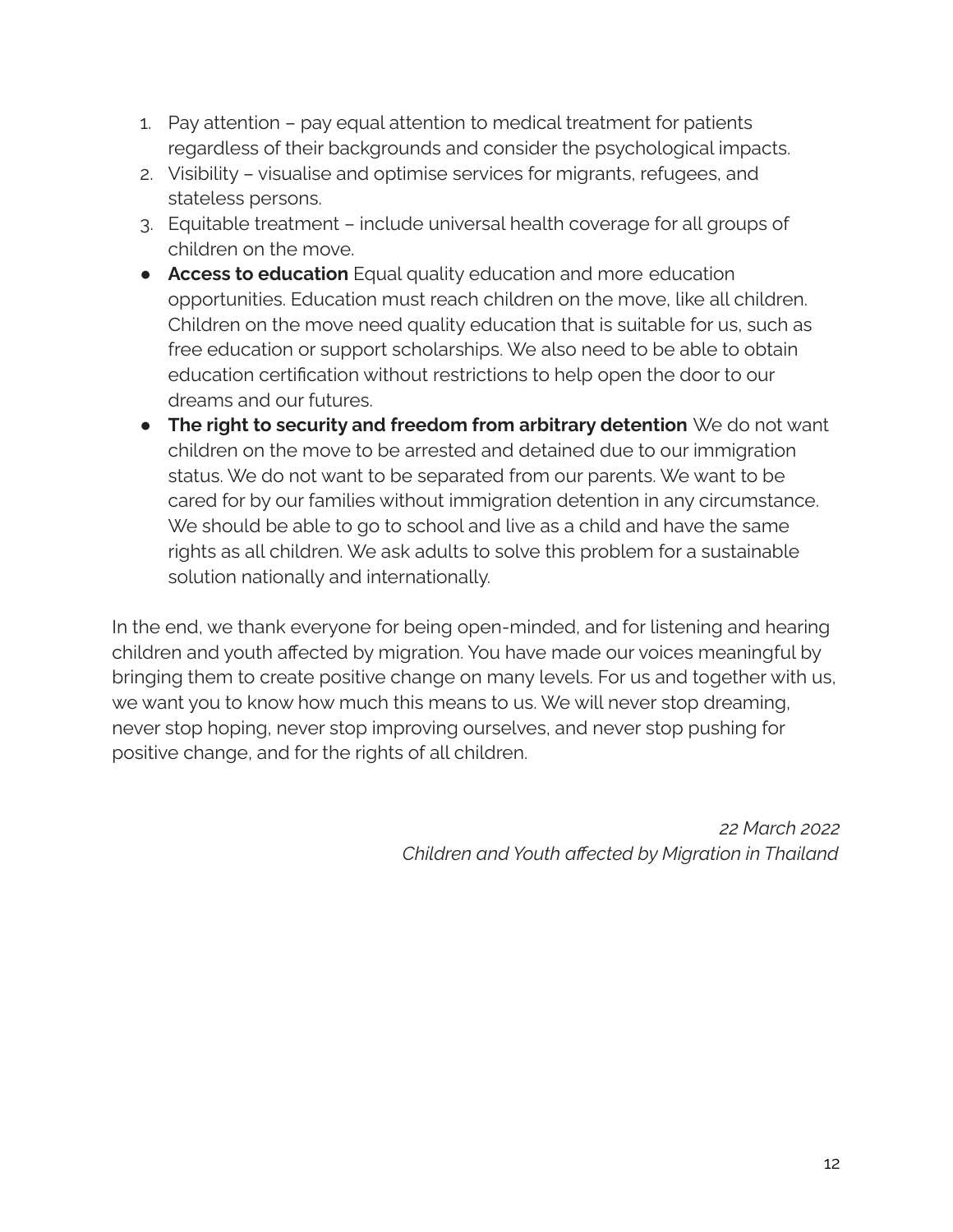**Document 3:** *Various activities conducted during the consultation to hear from children and youth affected by migration on the National Plan of Action on the Rights of Children in the Context of Migration*

### My Happiness and My Sadness

**Objective**: To understand what makes children happy, what makes them sad

- Drawing a picture of a person and drawing a straight line to split the body vertically
- On the left side, write down happiness, and on the right side, write down sadness

Whether Up or Down, We Have to Keep Going

**Objective**: To help children explore ways to address their sadness

- Present the happiness and sadness drawn in the previous activity
- All participants exchange how they address happiness and sadness

Getting Energised to Move on to the Future

**Objective**: To raise the awareness of children about their due rights

- Grouping the issues of challenges shared by each participant into various rights
- Apply knowledge on the rights of the child under UNCRC

## Prioritisation Activity

**Objective**: To ensure the children realise which are the important facts to keep their lives safe, equal, and healthy

- Let participants in each group prioritise the word cards from the most important things to the least important ones to ensure your lives are safe, equal, and healthy
- Words written on the cards: Mobile phone, Computer, Money, Television, No bullying, Rest time, Pollution-free air, Safe drinking water, Fashionable clothes, Nutritious food, Safe accommodation, Medical treatment, Bicycle, Safe playground, Freedom of religion, School

Activity to Raise Awareness on the Rights of 'G' Children, Stateless Children and Children in the Context of Migration

**Objective**: To ensure the children are aware of their due rights and how to have access to them

- Explain the meaning of a child in various statuses
- The right to education to which a child is entitled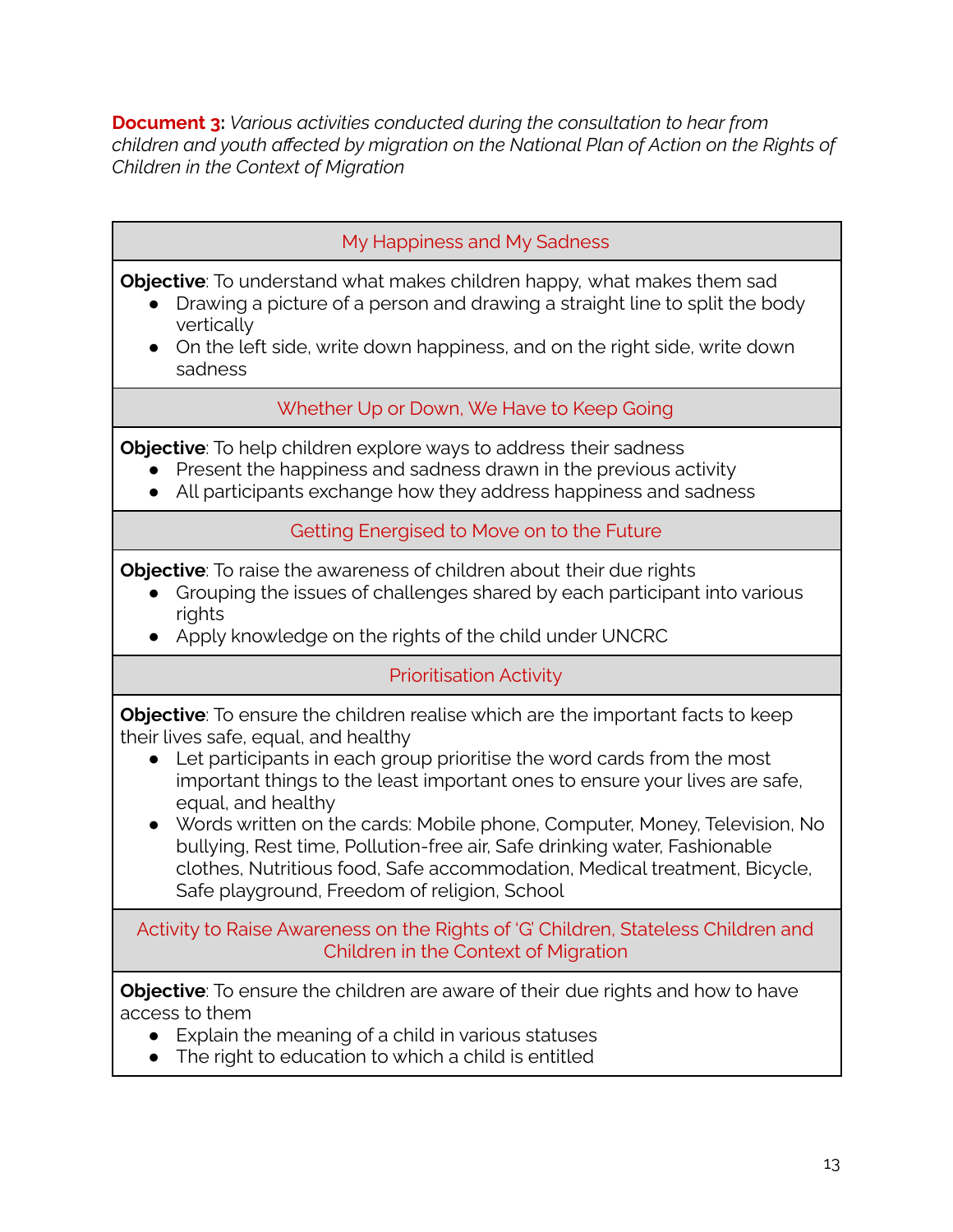- Exchange on problems and obstacles encountered to realise the right to education
- Introduction to GCM and GCR

Joining Forth and Fighting for the Future

**Objective**: To present the children's proposals to adults

● Exchange on the issues raised by the children to seek help from adults

# Matching the Rights of the Child

**Objective**: To ensure the children understand the rights of the child

- Matching cards on each right and various related issues
- Participants get to exchange their potential to have access to such rights
- Participants get to share their stories related to the rights of the child

# Who Can Help Us?

**Objective**: To explore the people surrounding the children and the impacts on them

• Participants draw pictures of their hands and write on each finger which adult can help them to pursue their way of life

# A Risk Assessment by AEIOU

**Objective**: To help the children understand how they can approach help when feeling unsafe while participating in the activity

- Participants notice colour signals, green, yellow, and red, green means go, yellow means cautious, and red is stop. Getting into a pair to help take a table tennis ball to reach the destination according to the designated colour
- Facilitators lead a discussion on the green, yellow and red and the coexistence. Green = safe, yellow = cautious, red = danger. Brainstorm how green, yellow, and red can coexist.
- Introduce members of the Child Safeguarding Team and how to tap for help when feeling unsafe while participating in the activity

# Snake Stairs

**Objective**: To come to terms with the concerns and obstacles that impede the children's dreams and which help the children want from adults

- $\bullet$  Divide participants into groups by asking each to count  $1 5$ . Each group recruits a volunteer to draw in each round.
- Answer each question in order to climb up each step of the snake stairs. The winner reaches the top of the stairs.
- Questions:
	- o What makes you happy?
	- o What makes you feel concerned or uncomfortable?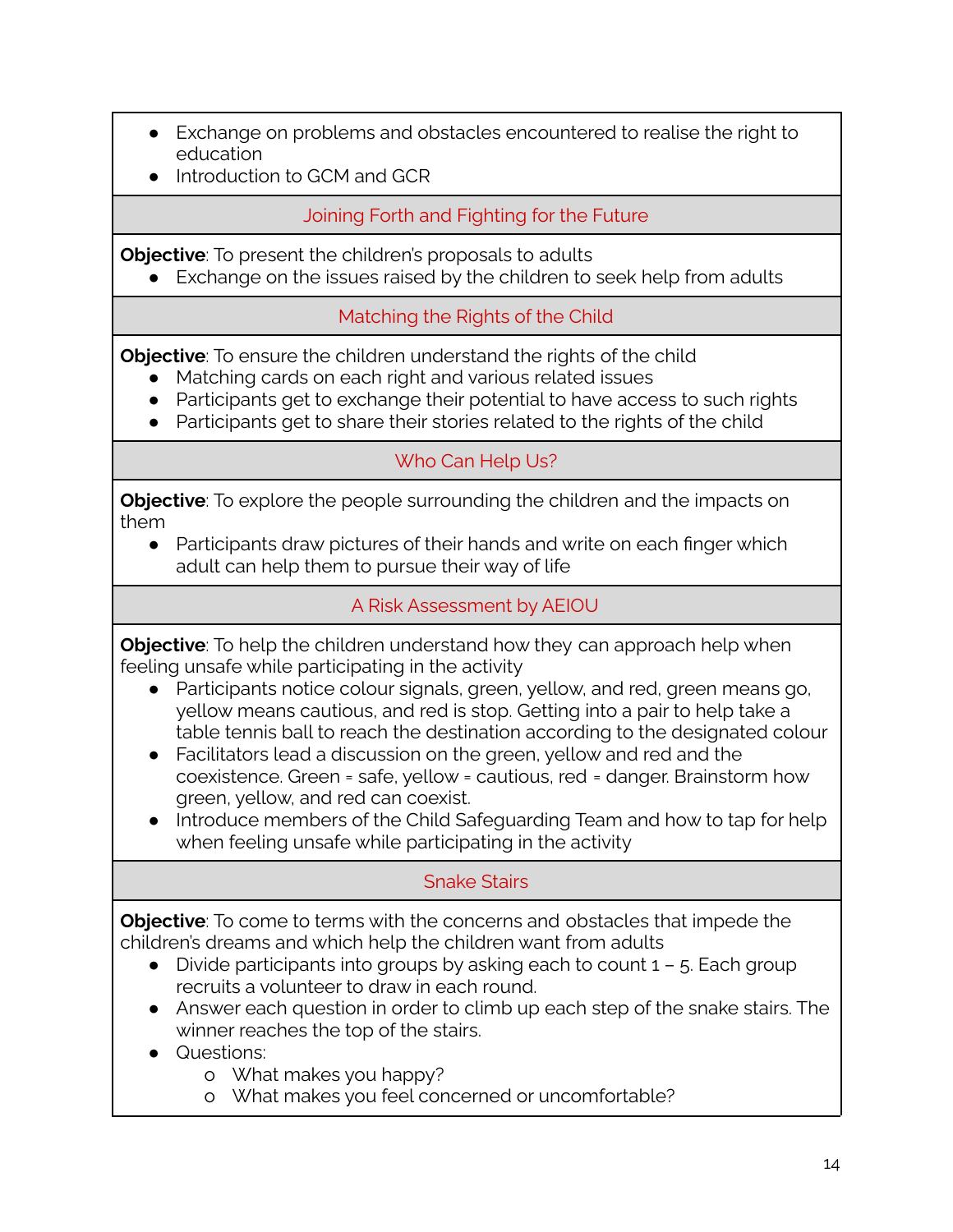- o What are your dreams and expectations?
- o What is the impediment to your expectations and dreams?
- o If you had a chance to talk to adults, what would you tell them?

#### Flower of Support

**Objective**: To identify surrounding people with influence on children

- Participants in each group brainstorm on who they can tap for help/support on various aspects
- Write down in the flowers names of the persons they can tap for help/support

### Yes or No

**Objective**: To help raise the children's awareness about the right to participate

- Participants raise the paper to say if they agree or disagree with each issue while offering some reason. Issues:
	- Bananas are more delicious than oranges.
	- Pepsi is more delicious than Coca-Cola.
	- I prefer pencils to pens.
	- Blue is a colour that makes us gloomy.
	- Early risers are diligent persons.
	- Trail behind adults to avoid getting bitten by dogs.
	- Students should wear uniforms when going to school.
	- There should be channels through which children can express themselves.

### My Hero

**Objective**: To empower and ensure children are able to participate and express themselves as well as to overcome any arising obstacles.

- Participants draw a picture of a hero according to their imagination then compare them with each other to see the differences and similarities.
- Share experiences from the heroes (the persons who used to face similar obstacles that the participants have encountered and were able to overcome.)
- Participants write how they can make themselves a hero and in what ways.
- Participants write postcards to show support for themselves as they aspire to become a hero in the future.

### Creative Campaigning

**Objective**: To get prepared before presenting recommendations to adults

Participants get to learn about various ways they can convey their opinions, including by drawing pictures, singing, and making play dough into various shapes.